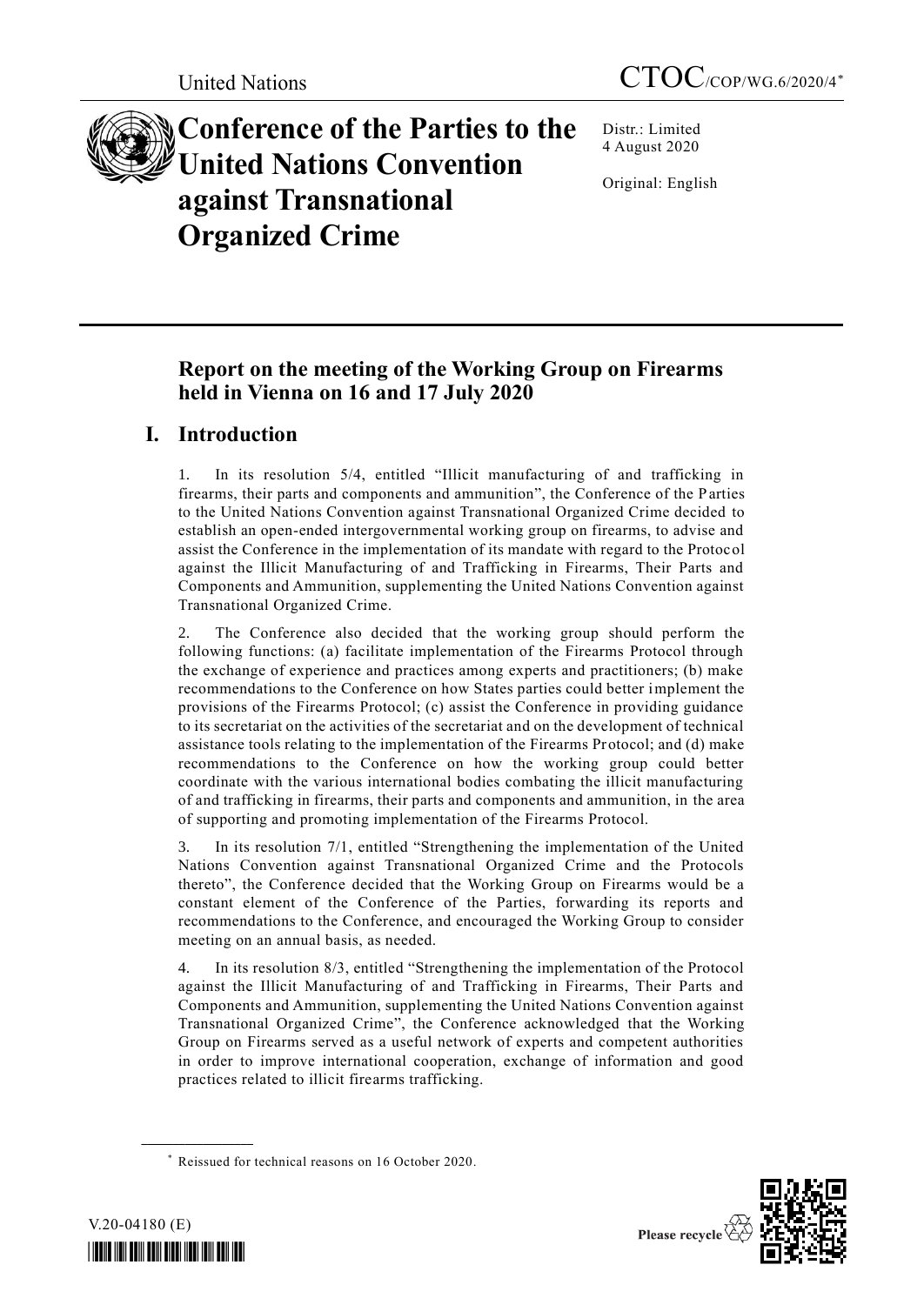# **II. Future considerations**

5. At the meeting of the Working Group on Firearms held in Vienna on 16 and 17 July 2020, in line with the decisions taken by other working groups of the Conference that held meetings under similar conditions, in a hybrid format, the Working Group decided not to adopt recommendations for consideration by the Conference. The Working Group agreed instead to put the recommendations on hold until States parties had an opportunity to meet with the President of the Conference and reach a consensus on the organization of work of the working groups in view of the restrictions set in response to the coronavirus disease (COVID-19) pandemic. In this meeting, it was agreed that permanent missions of Member States that had registered to participate in the meeting of the Working Group on Firearms, as well as registered delegates, could comment on the draft recommendations, contained in the summary of the Chair. All comments received by the secretariat by the deadline for their submission would be made available to all Member States and a compilation of the comments would be submitted to the Conference of the Parties in the form of a conference room paper, together with the report of the Working Group. Those arrangements were approved by the extended Bureau by the silence procedure.

6. The Chair of the Working Group, in consultation with the secretariat, prepared the following list of discussion points, stemming from the Working Group's meeting, for future consideration. The list of discussion points was prepared and submitted to the Working Group and discussed at its 4th meeting, on 17 July, with the indication that these points were not subject to line-by-line negotiations and final adoption.

# **A. General discussion points**

#### *Discussion point 1*

Recognizing that the full and effective implementation of the United Nations Convention against Transnational Organized Crime and its supplementary Firearms Protocol provide a meaningful basis to set in place a regulatory regime that helps States address threats related to technological developments and changing modi operandi with regard to the illicit manufacturing of and trafficking in firearms, their parts and components and ammunition and to investigate and prosecute these crimes, States that have not yet done so should consider becoming party to the Firearms Protocol, with the aim of achieving the universalization and full implementation of these two instruments.

#### *Discussion point 2*

Member States, as well as the secretariats of relevant bodies, should continue to foster synergies between the various international and regional instruments governing firearms such as the Arms Trade Treaty, the Programme of Action to Prevent, Combat and Eradicate the Illicit Trade in Small Arms and Light Weapons in All Its Aspects and the Firearms Protocol, including by adopting national legal frameworks that take full advantage of the provisions of the different instruments to which a country is party, enhancing the mutual understanding of how firearms-related challenges are addressed in the different forums, and convening expert meetings for relevant international bodies to facilitate the corresponding dialogue and further contribute to accomplishing target 16.4 of the Sustainable Development Goals.

#### *Discussion point 3*

The United Nations Office on Drugs and Crime (UNODC) is requested to assist States in identifying technical assistance needs and supporting implementation of the measures described below.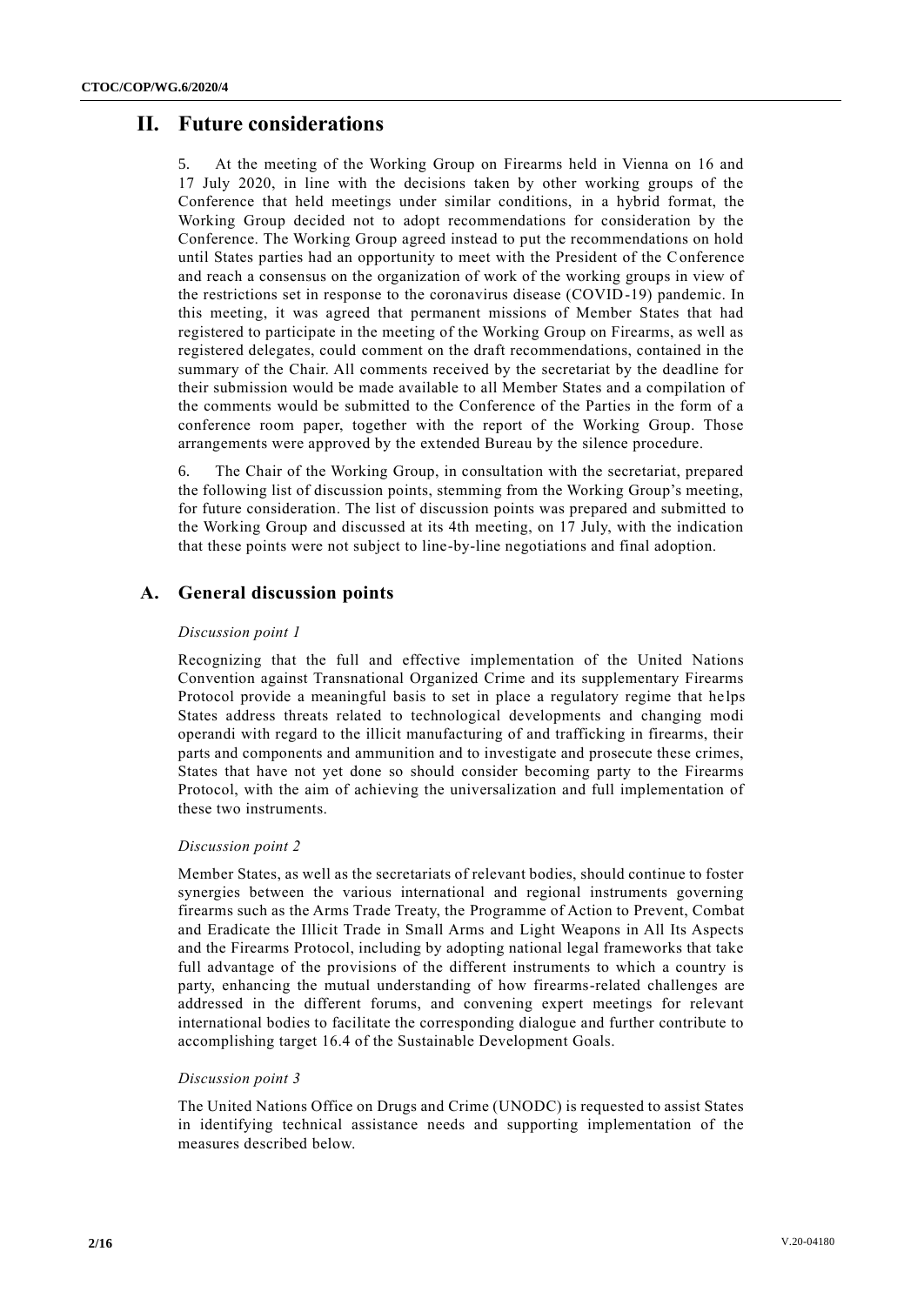#### *Discussion point 4*

States, UNODC and other relevant stakeholders are encouraged to further analyse and disseminate information on the impacts of arms trafficking as an international illicit market and its relation to violence and crime, and to address concerns about the links between arms trafficking and violence against women and hate crimes, as well as new trends posed by the COVID-19 pandemic in this regard.

# **B. Responsiveness of the Firearms Protocol and national legislation to new and emerging threats relating to the illicit manufacturing of and trafficking in firearms, their parts and components and ammunition**

#### *Discussion point 5*

With a view to fostering harmonized responses to threats related to technical developments and changing modi operandi related to the illicit manufacturing of and trafficking in firearms, their parts and components and ammunition, the Conference requests UNODC to develop legislative and operational tools that help countries counter the threats identified and better regulate related activities, as appropriate, taking into account and building synergies with the ongoing discussions held in the context of the International Tracing Instrument. These may include, among other tools, (a) a glossary of terms relevant for the discussion of new and emerging threats related to the illicit manufacturing of and trafficking in firearms, their parts and components and ammunition, (b) relevant issue papers, and (c) common technical guidelines on the issues of manufacturing of convertible weapons, irreversible deactivation of firearms, and the manufacture and marking of polymer firearms and modular weapons.

#### **1. Discussion points on legislative measures**

#### *Discussion point 6*

Acknowledging that trafficking in firearms is a transnational threat often linked to organized crime and that there are emerging technologies to manufacture firearms, their parts and components and ammunition and new modalities of illicit trafficking, States should revise their domestic legal frameworks and regulations to counter these threats, including by adopting relevant legal regimes, including, where appropriate, through criminalization provisions, so as to also include readily convertible weapons, polymer firearms, modular weapons, the transfer of 3D-printable files and other emerging aspects.

#### *Discussion point 7*

States are encouraged to conduct a comparative legislative analysis to identify trends and good practices in the responsiveness of national, regional and international legal frameworks to new technologies and changing modi operandi in relation to the illicit manufacturing of and trafficking in firearms, their parts and components and ammunition. In this context, the Conference requests UNODC to conduct such comparative analysis and to facilitate such analysis and exchange among countries.

#### *Discussion point 8*

In order to efficiently prevent and combat the illicit manufacturing of and trafficking in firearms, their parts and components and ammunition, States should adopt and enforce comprehensive legal and regulatory regimes, including integrated record-keeping systems, that address the entire life cycle of firearms, their parts and components and ammunition, including those aspects that are in the licit realm. In this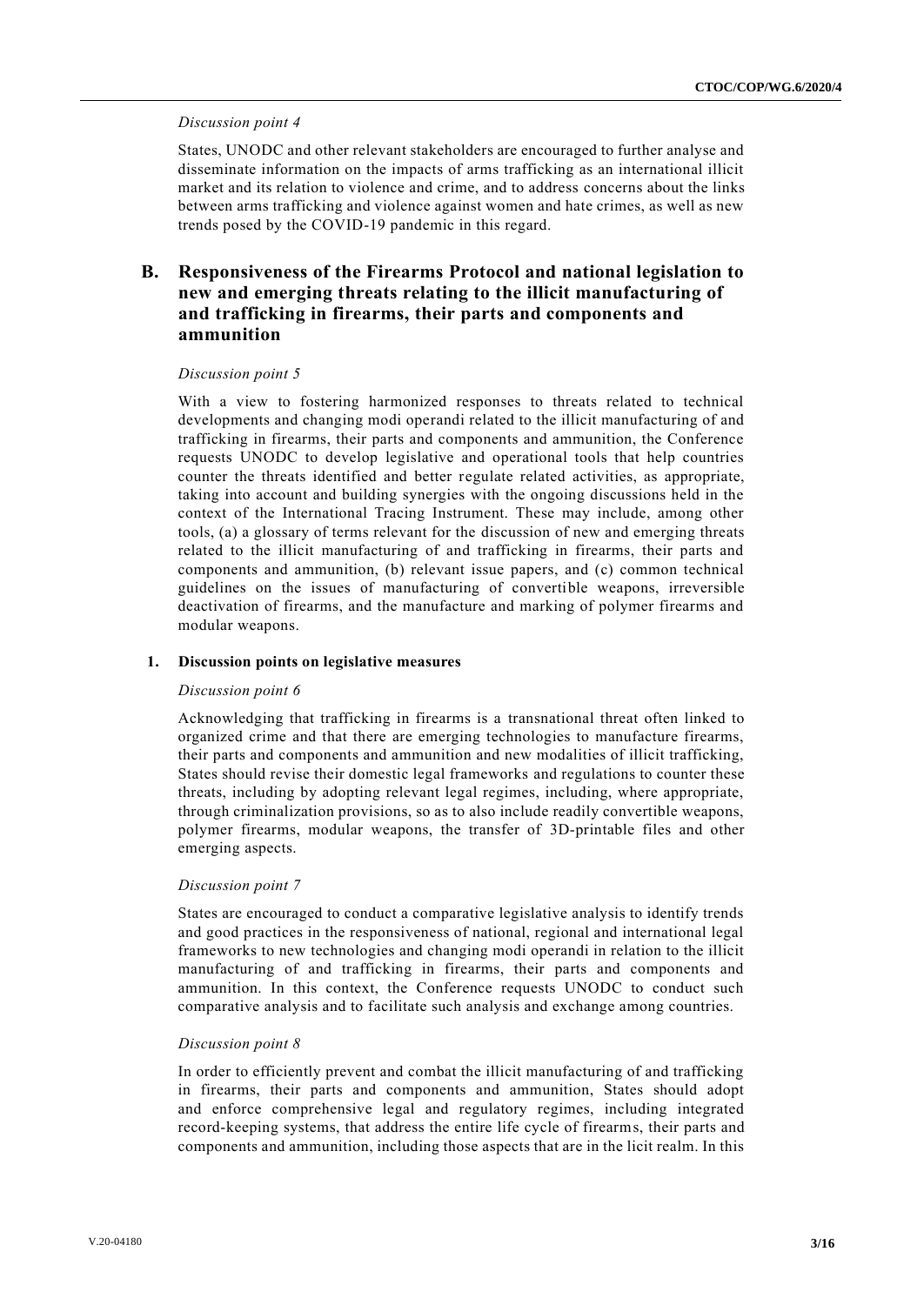regard, States should also encourage the issuance of licences for firearms possession and conduct end-user verifications.

#### *Discussion point 9*

Acknowledging that the deactivation of firearms is different from the destruction of firearms, and with a view to preventing their illicit reactivation, States parties should consider adopting national deactivation standards in a manner consistent with the Firearms Protocol that render the weapon permanently inoperable and are equivalent to the destruction of its frame or receiver.

#### *Discussion point 10*

With a view to filling legislative gaps with regard to 3D-printed weapons, States should consider regulating the blueprints required for these weapons and their parts and components and establishing as a criminal offence the illicit possession, uploading and downloading of such blueprints and the illicit printing of these items.

#### *Discussion point 11*

Acknowledging that 3D printers could be considered dual-use items, States should be encouraged to cooperate with industry with a view to developing legislation requiring companies that manufacture these items to adopt technical limits in the machines that prevent the 3D printing of parts and components of firearms.

#### *Discussion point 12*

To improve transfer controls over firearms, their parts and components and ammunition, States parties are encouraged to establish appropriate export, import and transit control systems as required by the Firearms Protocol and to implement into their national legislation the measures encompassed in other relevant internationa l and regional instruments, such as the Arms Trade Treaty, including human rights criteria and mandatory end-user certificates for firearm transfers.

#### *Discussion point 13*

Recognizing the central role that parts and components play in threats related to technological developments and changing modi operandi, including 3D-printed firearms, converted firearms and trafficking through postal services, States parties should address as a matter of priority the regulation of parts and components, taking into account the definition of those contained in article 3 of the Firearms Protocol, with a view to harmonizing legal regimes and avoiding legal loopholes and discrepancies among legal regimes across jurisdictions. In that same context, States should develop systems to identify patterns and coincidences in illicit postal service shipments of these items and make the investigation of seized parts and components mandatory.

#### **2. Discussion points on preventive, security and regulatory measures**

#### *Discussion point 14*

To enhance the traceability of firearms and their essential components and ammunition, States should ensure that all firearms and essential components are marked in a uniquely identifiable manner.

#### *Discussion point 15*

States parties should also consider revising the marking provisions under the Firearms Protocol to extend the requirement for marking at the time of manufacture or import to their essential components as well.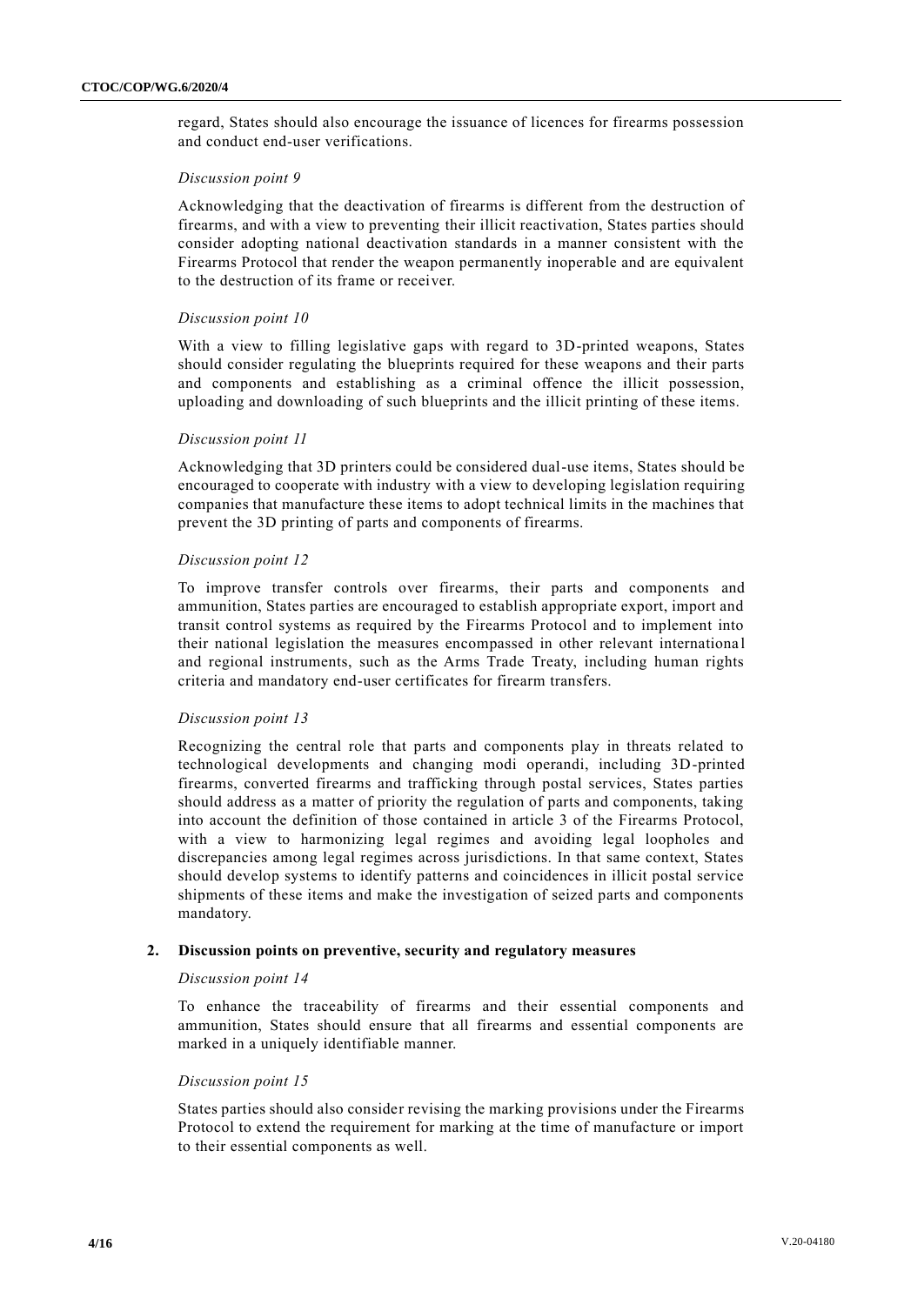#### *Discussion point 16*

With a view to preventing and combating trafficking in firearms and their parts and components through postal and courier services, States should establish permanent communication channels with relevant service providers to raise awareness of this increasing phenomenon and enhance detection of trafficked items by exchanging information on known trafficking routes.

#### *Discussion point 17*

Recognizing the challenges that States face in addressing technological developments and changing modi operandi in relation to the illicit manufacturing of and trafficking in firearms, their parts and components and ammunition, States should also explore the use of technology as an important tool to enhance responses to these phenomena, including by using artificial intelligence to improve and standardize the contents of advanced firearms registries or using blockchain technology for marking and import control, among others.

#### *Discussion point 18*

Taking into account that firearms tracing relies on proper marking and record-keeping, States should identify difficulties they face in acquiring access to existing marking and record-keeping tools; making use of the International Criminal Police Organization (INTERPOL) Firearms Reference Table, which provides detailed information on and photographs of firearms used around the world; utilizing existing national, regional, or international tracing systems; and marking all firearms at the time of import and adequately recording and securing these items.

#### **3. Discussion points on law enforcement and criminal justice**

#### *Discussion point 19*

Acknowledging the increasing threat of the additive manufacture of firearms, also referred to as 3D-printed firearms, States should develop and use appropriate tools and equipment that help detect such weapons, such as investigations into online and dark web platforms and the more robust monitoring of postal packages.

#### *Discussion point 20*

States should increase the capacities and resources of criminal justice teams and units dealing with cybercrime in the area of combating illicit trafficking in firearms, their parts and components and ammunition through the Internet, including the darknet.

#### *Discussion point 21*

Acknowledging the occurrence in some countries of trafficking in ammunition, which demonstrates the proliferation and use of firearms, and the challenges of intercepting and tracing that ammunition, States should develop strategies and measures, and strengthen capacities, to detect, prevent and combat this phenomenon, especially at land borders.

#### **4. Discussion points on international cooperation and information exchange**

#### *Discussion point 22*

States are encouraged to periodically exchange information at the regional and subregional levels on emerging threats related to illicit manufacturing of and trafficking in firearms, their parts and components and ammunition, with a view to detecting and identifying those threats at an early stage, adopting timely necessary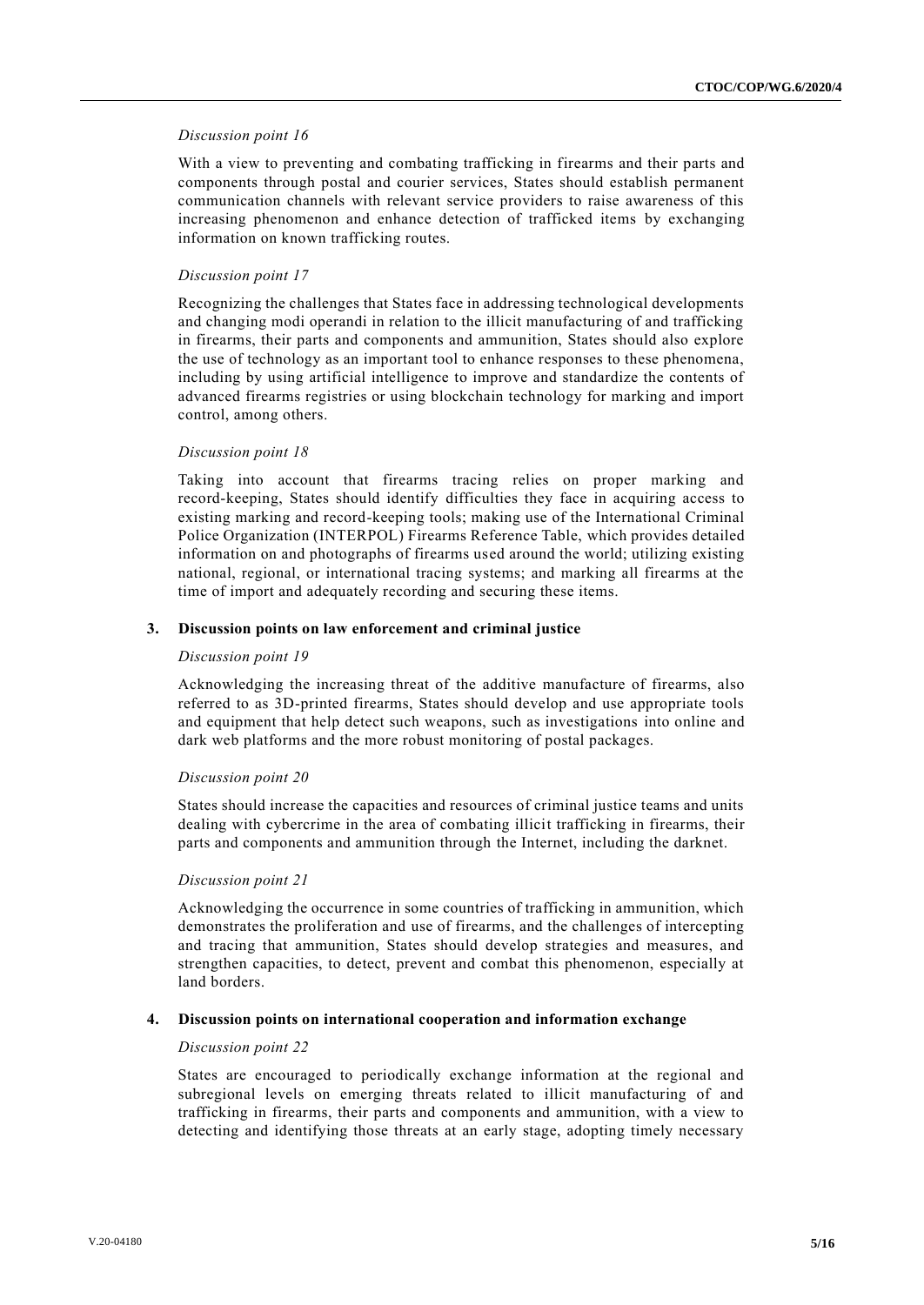legislative amendments and raising awareness in other countries that might, owing to their geographic proximity, face similar issues.

#### **5. Discussion points on data collection and monitoring illicit arms flows**

#### *Discussion point 23*

States are urged to generate and collect more accurate data on firearms, their parts and components and ammunition, from manufacture to destruction, to be recorded in comprehensive records in order to better identify illicit firearms flows and generate knowledge on trends and modi operandi, and to develop better intelligence and preventive measures.

#### *Discussion point 24*

States are also urged to increase their related data collection and analytical capacities and exchange the findings with one another in order to identify transnational issues that call for a coordinated response. To this end, the Conference requests UNODC to further enhance its capacity to support and promote global data collection and analysis efforts as well as the exchange of information in this field.

### **C. Investigative and prosecutorial approaches in countering illicit firearms trafficking and related forms of crime within and across jurisdictions**

#### **1. Discussion points on legislative measures**

#### *Discussion point 25*

States parties are called upon to further enhance their commitment to harmonize domestic legal frameworks on firearms in line with the Firearms Protocol and to fully exploit the synergies between the Protocol and its parent Convention with the aim of strengthening transnational investigations, international law enforcement and judicial cooperation against illicit firearms trafficking.

#### *Discussion point 26*

States should provide the appropriate legislative frameworks that are in line with international instruments to allow law enforcement authorities to apply special investigative techniques and facilitate international cooperation.

#### *Discussion point 27*

States are urged to take a comprehensive victim-centred approach in their criminal justice system when addressing the issue of illicit firearms trafficking.

#### **2. Discussion points on preventive, security and regulatory measures**

#### *Discussion point 28*

States should consider establishing comprehensive registries that contain information from the manufacturing industry, as well as export, import and transfer information related to firearms, and consider extending the retention period for such records.

#### **3. Discussion points on law enforcement and criminal justice**

#### *Discussion point 29*

States should consider adopting the use of tracing requests as a form of crime notice that triggers the initiation of an investigation in the requesting country.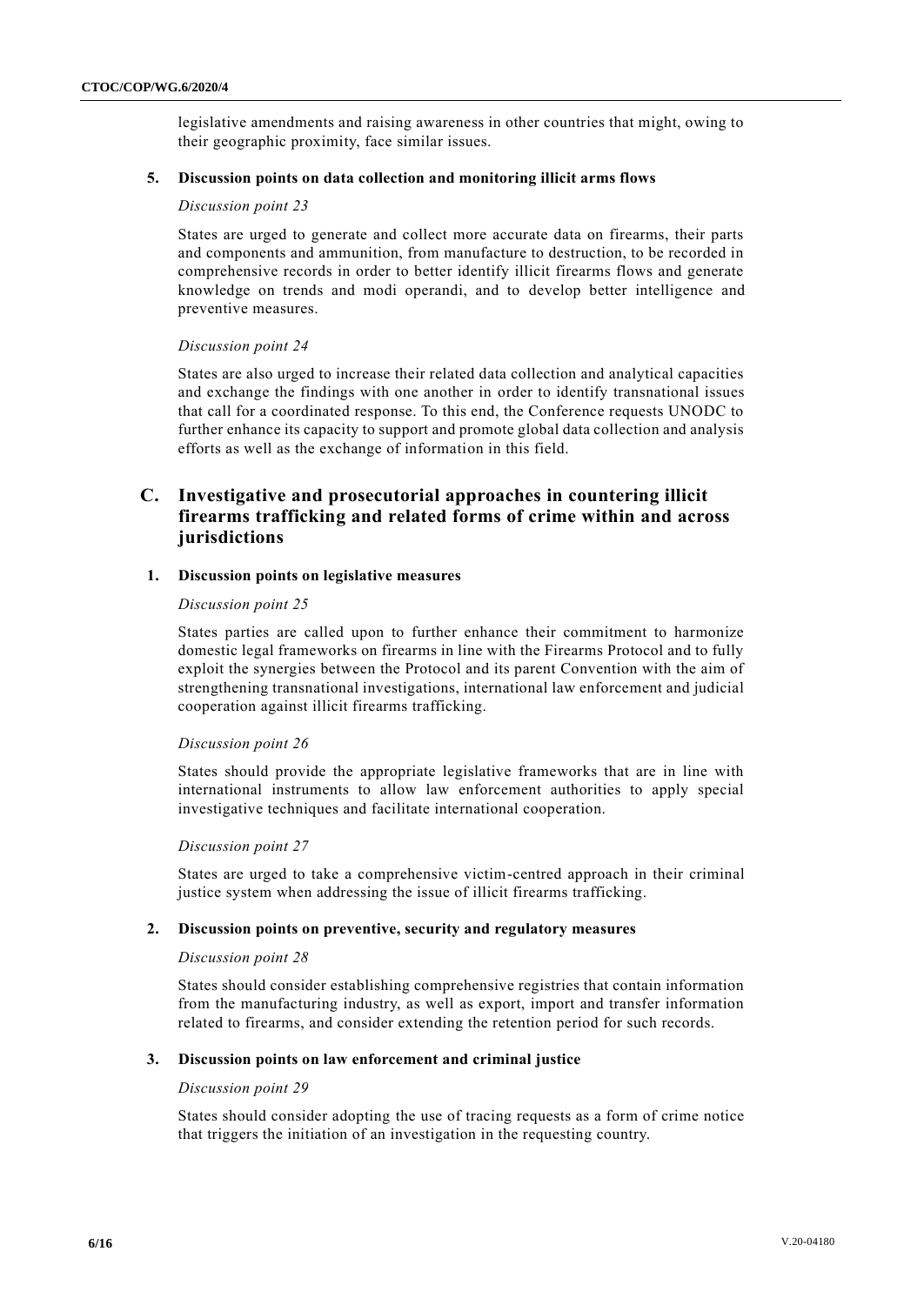#### *Discussion point 30*

Law enforcement authorities and prosecutorial services are encouraged to initiate parallel investigations of crimes related to the illicit manufacturing of and trafficking in firearms, to create joint investigative teams and to make use of the special investigative techniques set forth in the Organized Crime Convention and the Firearms Protocol, and to consider the supporting role that can be played by international and regional organizations engaged in the fight against transnational organized crime.

#### *Discussion point 31*

As regards joint investigative teams, States should consider establishing such teams as standing bodies in border regions that share information and intelligence on an ongoing basis and are working jointly in the border corridor.

#### *Discussion point 32*

States are encouraged to enhance inter-agency cooperation and to participate in cross-border coordination of proactive intelligence-led investigations and cooperation between law enforcement and judicial authorities within and across regions, in order to identify firearms trafficking trends and patterns, as well as challenges, lessons learned and best practices.

#### *Discussion point 33*

To systematically track the movement of illicit firearms from manufacturer to purchaser, States are urged to continue to trace recovered firearms bilaterally or through international and regional mechanisms, in cooperation with States believed to be the source of manufacture.

#### *Discussion point 34*

States should create and strengthen national firearms focal points, which are responsible for administrative firearms controls. Such focal point should have access to national databases, be in charge of collecting and analysing national information and data on firearms, act as a focal point for the tracing of firearms at the national and international levels, serve as a liaison with other States, and foster the subregional, regional and international cooperation among them.

#### *Discussion point 35*

States should consider creating and strengthening specialized units within law enforcement and prosecution services to streamline and strengthen the investigation and prosecution of firearms trafficking offences, including specialized tracing units. Such tracing units could either be part of or closely cooperate with the national firearms focal point.

#### *Discussion point 36*

States are urged to take broad approaches in investigating and prosecuting cases involving investigations of illicit firearms, the individuals involved and their illicit assets, with a view to significantly reducing illicit financial and arms flows, in line with target 16.4 of the Sustainable Development Goals.

#### *Discussion point 37*

States are encouraged to combine investigations of firearms-related crimes with investigations of illicit assets and of money-laundering tackling illicit enrichment, in order to dismantle the trafficking networks behind illicit arms transfers and gather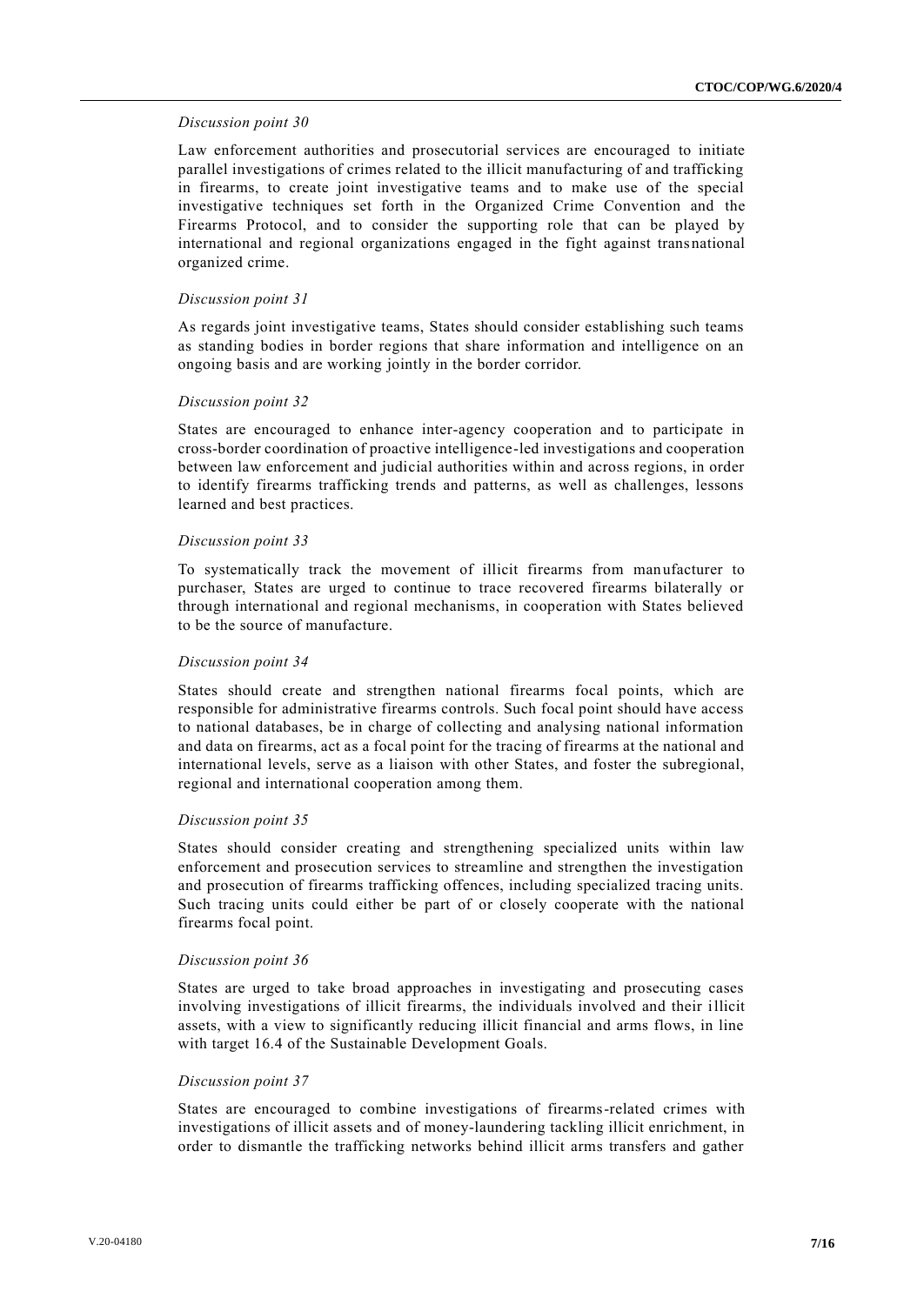intelligence on suspicious transactions, as three interchangeable entry points for initiating investigations on illicit firearms trafficking. To that end, States should also develop related national standing operating procedures for frontline officers.

#### *Discussion point 38*

States should enhance, where required, cooperation between customs and law enforcement agencies to strengthen efforts against illicit trafficking in firearms, their parts and components and ammunition.

#### *Discussion point 39*

In order to improve the collection of firearms evidence and to bring perpetrators to justice, States should develop and adopt systematic recovery protocols to be applied following the recovery of each firearm, making use of national record-keeping systems and international databases, such as the INTERPOL Ballistic Information Network (IBIN) and the INTERPOL Illicit Arms Records and Tracing Management System (iARMS).

#### **4. Discussion points on international cooperation and information exchange**

#### *Discussion point 40*

With a view to facilitating and making the best use of international cooperation mechanisms, States are urged to maintain a cooperative and reliable relationship with foreign investigative bodies, including through police attachés; share information on illicit firearms trafficking sources; use spontaneous information transmission mechanisms; request parallel investigations of the origin of seized firearms in the source country; and develop awareness of the variety of actors that may need to be involved in investigating and prosecuting cases, such as police, military and judicial services.

#### *Discussion point 41*

Acknowledging the importance of the spontaneous transmission of information to initiate and foster investigations of illicit firearms trafficking cases, States should ensure that their national legal framework allows the admittance of such information as evidence in court.

#### *Discussion point 42*

States are invited to strengthen information exchange and the collection of data on seized firearms, including in relation to related judicial cases, and to increase the capacities of national authorities in beneficiary countries to collect, register and analyse data on seized firearms and illicit firearms trafficking, building on the methodology of the UNODC illicit arms flows questionnaire.

#### *Discussion point 43*

Building on the UNODC Monitoring Illicit Arms Flows initiative, States should also consider promoting regional and cross-regional projects and studies aimed at increasing the capacity of national authorities to effectively prevent, detect, investigate and prosecute illicit firearms trafficking and related offences, conduct risk and threat assessments and support closer cross-border coordination and cooperation between law enforcement and judicial authorities within and among the beneficiary countries.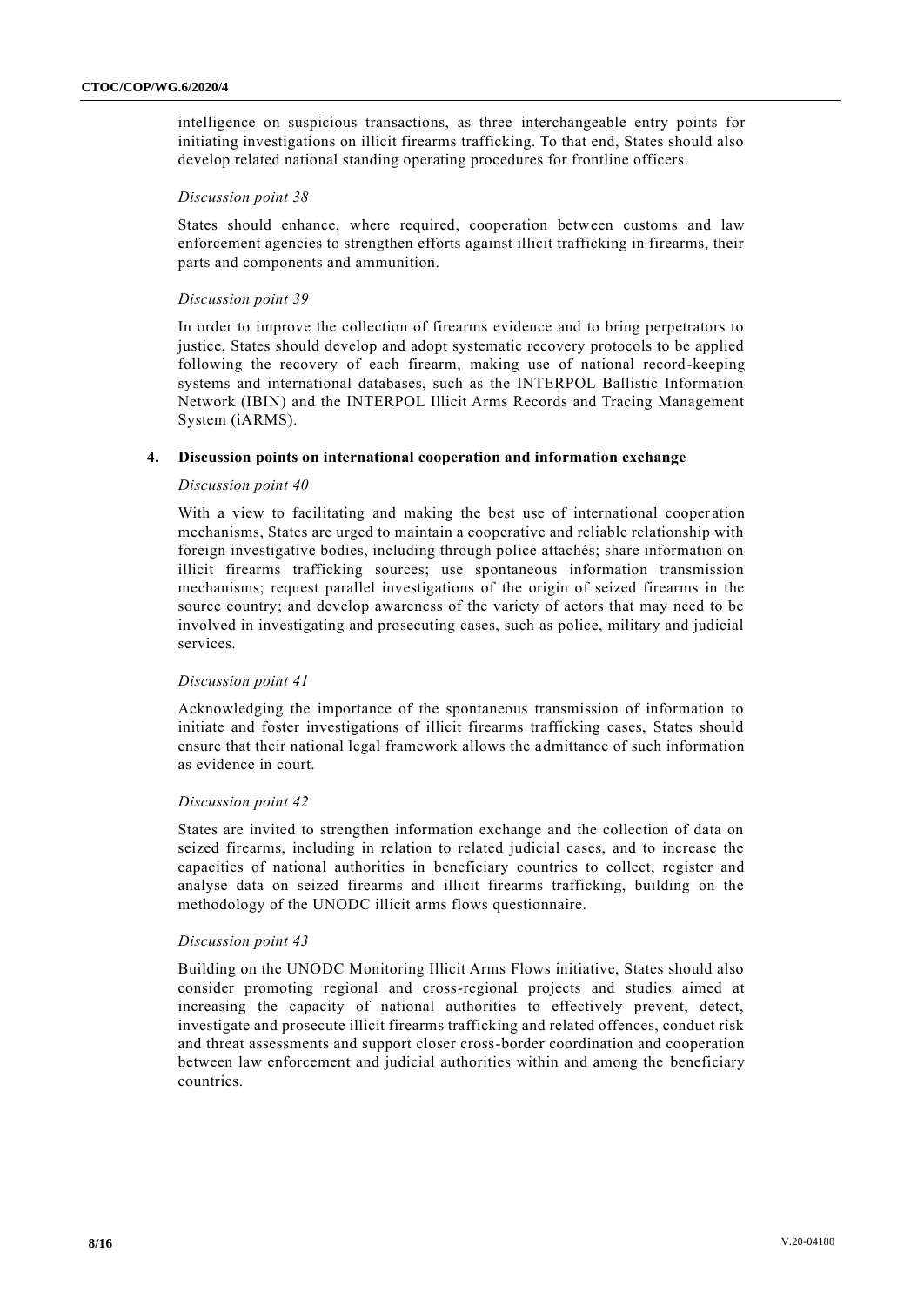#### **5. Discussion points on monitoring illicit arms flows**

#### *Discussion point 44*

To enhance the understanding of the scope and dynamics of illicit firearms markets, States should continue to enhance their national systems for recording and tracing seized firearms, their parts and components and ammunition and to analyse the information.

# **III. Summary of deliberations of the Chair**

7. The following summary of deliberations stemming from the meeting was prepared by the secretariat in close coordination with the Chair. The following summary of deliberations was not subject to negotiations and adoption during the meeting and was instead prepared as a summary by the Chair.

# **A. Responsiveness of the Firearms Protocol and national legislation to new and emerging threats relating to the illicit manufacturing of and trafficking in firearms, their parts and components and ammunition**

8. At its 1st and 2nd meetings, on 16 July 2020, the Working Group considered its agenda item 2, entitled "Responsiveness of the Firearms Protocol and national legislation to new and emerging threats relating to the illicit manufacturing of and trafficking in firearms, their parts and components and ammunition".

9. The discussion under agenda item 2 was facilitated by Emmanuel Vallens, Policy Officer of the Directorate-General for Migration and Home Affairs of the European Commission, on behalf of the European Union, and Isaac Morales Tenorio, Multidimensional Security Coordinator of the Ministry of Foreign Affairs of Mexico, on behalf of the Group of Latin American and Caribbean States.

10. The representative of the European Union underlined that the European Union attached great importance to the issue of illicit firearms manufacturing and trafficking and announced the recent launch of its new European Union action plan on firearms trafficking for the period 2020–2025. The panellist described specific threats related to the illicit manufacturing of and trafficking in firearms faced by States members of the European Union, including the reactivation of firearms, trade and trafficking in low-calibre firearms such as the so-called "Flobert" firearms, converted alarm and signal weapons and hand-made, modified and 3D-printed firearms, which were often produced with parts and components available on the legal market. The panellist introduced the legislative and regulatory developments undertaken by the European Union to help prevent and address illicit activities related to these type of weapons, in particular the amendment, which entered into force in 2018, of its earlier firearms directive of 2008; the amendment introduced stiffer controls over firearms and other weapons. The panellist highlighted the importance of harmonizing legislative responses within the region so as to close gaps and avoid loopholes crea ted through the different treatment of the issue by different Member States. Among the relevant measures adopted to counter emerging crime modalities, he referred to the requirement for Member States to make the deactivation of firearms permanent; the issuance of a certificate for deactivated firearms and the application of common and standardized marking on such weapons; and the adoption of common technical specifications for alarm and signal weapons that fall under the relevant European Union directive. He further mentioned the law enforcement efforts undertaken to address those threats, in particular through the firearms priority of the European multidisciplinary platform against criminal threats (EMPACT) of the European Union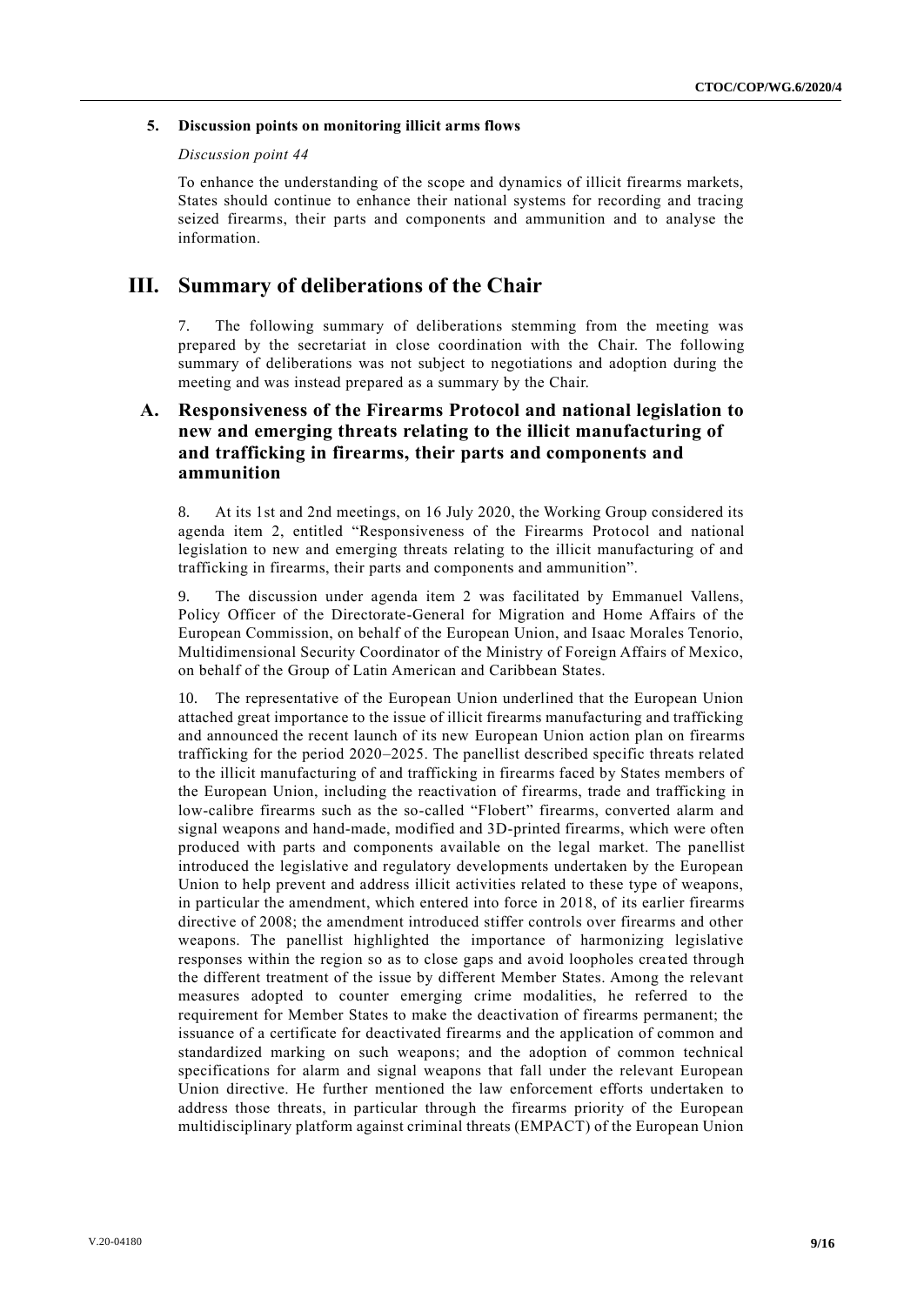Agency for Law Enforcement Cooperation (Europol) as additional measures that complemented the European Union's efforts to tackle these new and emerging threats.

11. The representative of the Group of Latin American and Caribbean States provided an account of the situation with firearms, indicating that 75 per cent of the 1 billion firearms estimated to exist across the globe were in the hands of civilians and that annually, more than 1,000 person died every day through the use of firearms. Referring to his region, he noted that approximately 75 per cent of registered homicides were committed with a firearm, increasing the levels of violence, including against women and other vulnerable groups, and that in his country, Mexico, it was estimated that more than 200,000 weapons entered the country every year, mostly through the northern border, including an increasing number of high-calibre weapons that were used by organized criminal groups as a source of power. The panellist referred to the national strategy adopted by his country to face that growing threat to security, justice and development. He highlighted in that context the importance of multilateralism and international cooperation to find more comprehensive and broader responses to illicit firearms trafficking, which constituted a global market. The panellist noted that investigative actions often focused only on the crimes committed with a firearm and not on their origin and ballistic identification, and that including in cases of Internet-enabled purchases, investigations focused on establishing the legal or illegal nature of the sale and on the virtual money involved and not on the actual product that was traded. In that context, he noted that while technological developments brought several challenges in countering illicit firearms trafficking, technology was also an important tool to trigger responses to the phenomenon, for example, the use of artificial intelligence and blockchain technology for better and more standardized registries and improved marking and tracing capabilities. The panellist further elaborated on several good practices and recommendations for consideration by the Working Group, such as the universalization and comprehensive implementation of the Firearms Protocol; the need to generate and collect more precise information on firearms, parts and components and ammunition throughout their life cycle; the creation by national stakeholders and the international community of enhanced synergies between the different legal instruments on firearms that exist at the regional and international levels; the need to enhance the focus of the criminal justice responses on the origin and illicit trafficking offences, including through the adoption of victim-friendly approaches that enhanced the role of victims in the criminal justice system; the development and maintenance of a catalogue with characteristics of non-industrially manufactured firearms; and the establishment and strengthening of specialized units to investigate firearms trafficking which should also cooperate and exchange information at the regional and international levels.

12. Afterwards, the floor was opened for an exchange of additional information with the panellists and the participating delegates in response to several questions and comments. Several countries acknowledged the threat posed by technological developments in relation to the illicit manufacturing of and trafficking in firearms, their parts and components and ammunition but also noted that several of those threats had existed for several years in their regions. The speedy identification of new and emerging threats was highlighted as a key element in giving adequate time for legislative amendments, for example, by establishing regional expert groups on firearms that regularly exchanged information.

13. Among the main issues raised during the discussion were the modalities to build synergies between the different international and regional instruments addressing firearms, which would be needed at the level of national authorities and of the international community, as well as ways to better harness new technologies to counter the illicit manufacturing of and trafficking in firearms, their parts and components and ammunition. Supporting the importance of the universalization and implementation of international instruments on firearms, several countries also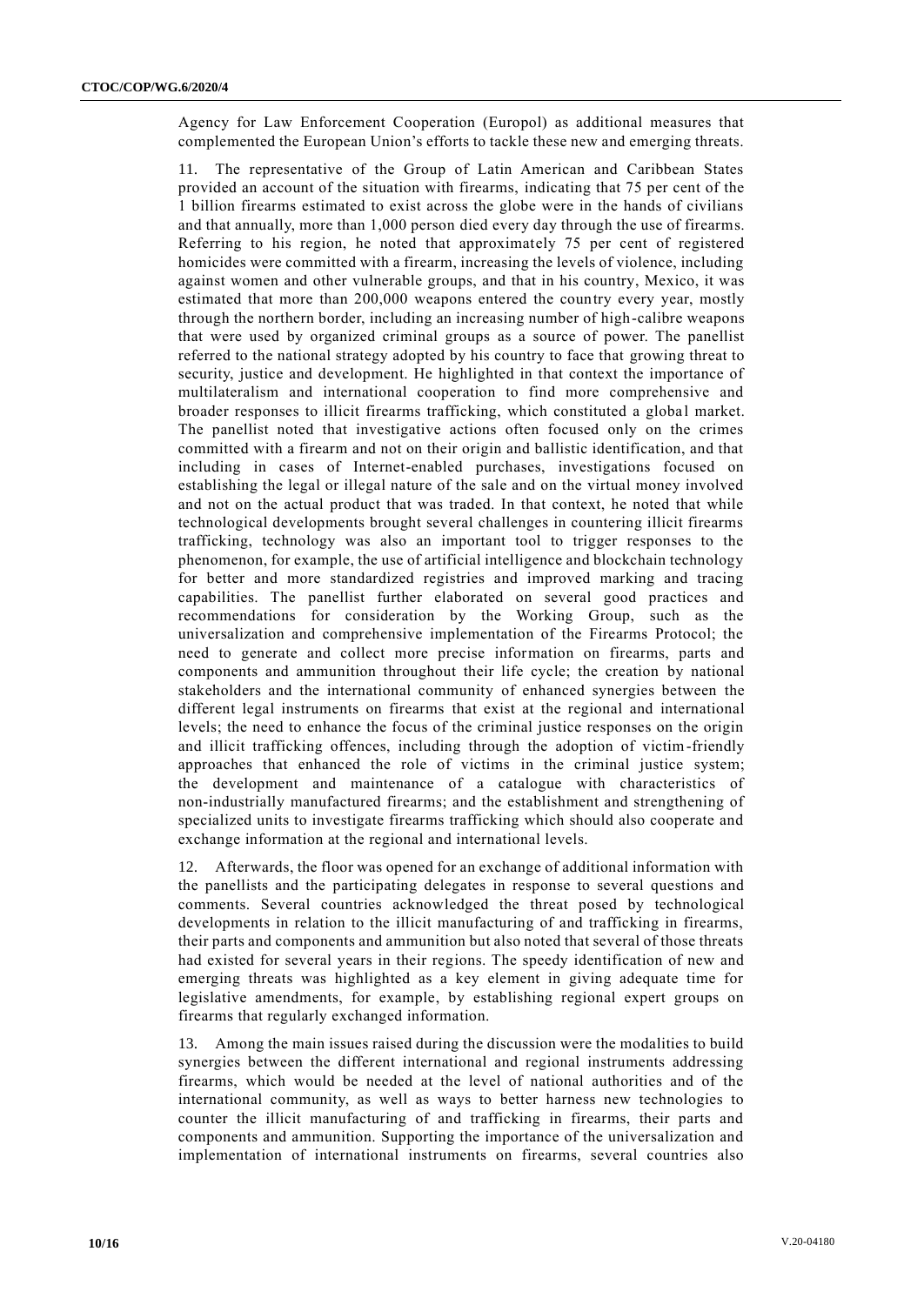highlighted the importance of maintaining control over weapons throughout their entire life cycle and of continuing efforts to harmonize legal frameworks and standardize terms, in particular in relation to parts and components of firearms.

14. One speaker highlighted the challenges in his country posed by the high volumes of seized firearms in legal custody, and enquired about practices in harmonizing and enforcing judicial deadlines in relation to seized items that still served as evidence.

### **B. Investigative and prosecutorial approaches in countering illicit firearms trafficking and related forms of crime within and across jurisdictions**

15. Following the closure of agenda item 2, the Working Group considered agenda item 3, entitled "Investigative and prosecutorial approaches in countering illicit firearms trafficking and related forms of crime within and across jurisdictions".

16. The discussion under agenda item 3 was facilitated by Hendrik Odendaal, Lieutenant Colonel of the National Priority Violent Crime Bureau, Directorate for Priority Crime Investigation, of South Africa, on behalf of the Group of African States; Professor Christian Ponti of the University of Milan, Italy, on behalf of the Group of Western European and other States; José Romero Morgaz, Lieutenant Colonel of the Guardia Civil of Spain, Head of Unit of the Central Division for Firearms and Explosives of the Ministry of Interior of Spain and Driver of the firearms priority area of EMPACT, also on behalf of the Group of Western European and other States; and Marcus Vinicius da Silva Dantas, Federal Police Commissioner of Brazil, Division for the Repression of Crimes against Property and Trafficking in Firearms, on behalf of the Group of Latin American and Caribbean States.

17. The representative of the Group of African States provided an overview of the different institutions and tools in place in South Africa to prevent and address illicit firearms trafficking, including the National Priority Violent Crimes Bureau, an enhanced border control system that keeps track of firearms imports and exports, the Central Firearm Control Register and the Forensic Science Laboratory. The panellist noted that investigations within his country are intelligence-led and proactive, and he provided an example of a recent controlled delivery carried out in the area of firearms trafficking between the United States of America and South Africa. He also emphasized the importance of tracing and highlighted that his country had initiated over 500 tracing requests and uploaded over 235,000 stolen and lost arms in the INTERPOL iArms database to assist other countries in tracing. He further emphasized the importance of calling expert witnesses to testify in firearms traffi cking cases to ensure that there was sufficient evidence to adjudicate offenders. Moreover, the delegate emphasized the importance of capacity-building, international cooperation and information exchange and explained the country's engagement in the real-time sharing of intelligence, bilateral and multilateral operations, and maintaining international liaison, in particular within the Southern African Development Community.

18. The first representative of the Group of Western European and other States, highlighting the often instrumental role that illicit firearms play in sustaining and aggravating other forms of organized crime, noted that investigative plans often target the leaders of mafia-type organizations but often do not address the origin of the weapons used. This would confirm one of the conclusions of the UNODC *Global Study on Firearms Trafficking 2020* that illicit firearms trafficking is often a hidden crime. The panellist emphasized the need to continue efforts to harmonize legislative regimes and described several good practices and recommendations for consideration by the Working Group, such as the adoption of shared classification criteria for firearms; common strict standards on the control of the acquisition, possession,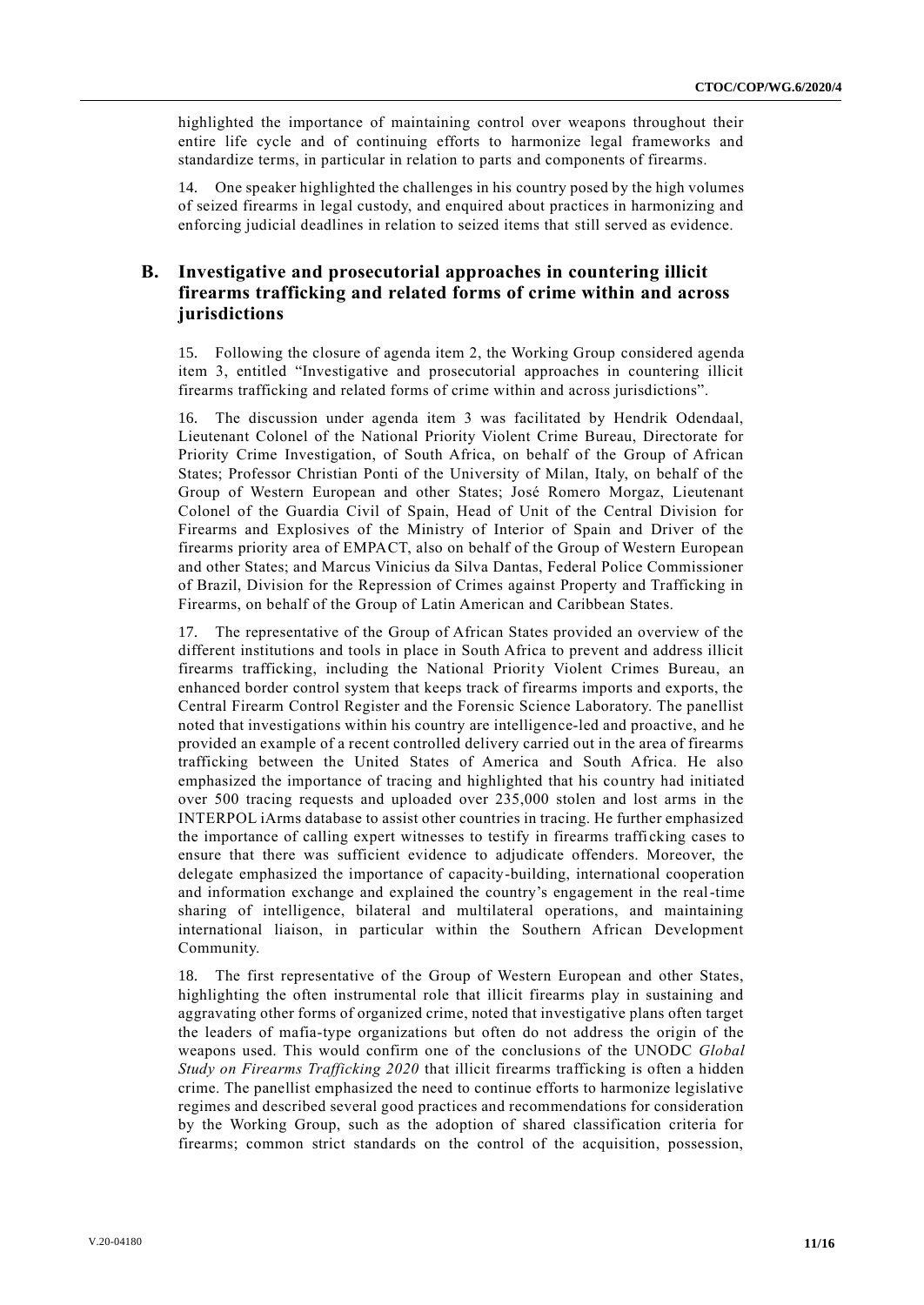circulation and even the ban of certain firearms with a view to preventing the leakage of licit firearms into the illicit market; increased synergies among international instruments governing firearms, such as the Firearms Protocol and the Arms Trade Treaty, especially with the purpose of introducing human rights criteria for transfers of small arms and light weapons, and end-user certificates into national legislations regulating arms trade; enhanced promotion of regional and cross-regional projects focused on strengthening information exchange and data collection, coupled with increased opportunities for capacity-building to collect, register and analyse relevant information; and enhanced international cooperation. With respect to the classification criteria, the panellist invited States not members of the European Union to also consider using as legislative guidance Council Directive 91/477/EEC on control of the acquisition and possession of weapons, as amended by Directive (EU) 2017/853.

19. The second representative of the Group of Western European and other States highlighted the importance of implementing a comprehensive control framework for firearms as such a system would reduce efforts by national authorities required to combat illicit firearms trafficking and related forms of crime. He emphasized the importance of ensuring the full traceability of all seized firearms which should be carried out by specialized units, and recommended integrating those units into the structure of the national institution, ministry, office or agency with the competence of the legal control of firearms and the technical knowledge and competence to collect data from all relevant institutions. He further explained that in his country, Spain, those units were integrated in the national firearms focal point, established by the Guardia Civil, which combined those administrative competences with the collection, analysis and sharing of firearms data and the tracing of seized firearms, to support investigative actions as well as the UNODC Monitoring Illicit Arms Flows initiative. Underscoring that financial profit is the main driver that sustains organized crime, he then focused on the importance of adopting a broad concept of tracing, which should include economic investigations of firearms-related transactions by individuals and companies, and the importance of adopting in general comprehensive approaches to investigate illicit firearms trafficking that also include economic investigations. The panellist stressed that every investigation of firearms should focus on three aspects: the weapon, the individuals involved and the money. As the financial profit was the main driving force to sustain illicit firearms trafficking, it was important to take into account the interlinked concepts of illicit enrichment, assets derived from crime and money-laundering in each investigation of the phenomenon. The panellist also provided a concrete example in which the conspicuous accumulation of assets of a licensed firearms vendor led to the dismantling of an illicit firearm trafficking scheme operated by that individual. He explained that Spain had adopted an investigative protocol to guide structured investigations into illicit assets in the context of firearms trafficking cases.

The representative of the Group of Latin American and Caribbean States emphasized the need of having adequate legislation harmonized with the international standards to enable the use of special investigative techniques, as well as of enhancing understanding of the national illicit firearms markets through a comprehensive and integrated record keeping system and tracing all seized firearms, with a view to effectively investigating and prosecuting firearms trafficking cases. Subsequently, the panellist highlighted two recently identified patterns, namely an increase in trafficking in parts and components and the use of the Internet for the commerce. In this respect, the panellist highlighted the links between illicit firearms trafficking and drugs trafficking, money-laundering and other economic crimes. The panellist further shared best practices and recommendations based on the experience of the Federal Police of Brazil for consideration of the Working Group, such as enhancing cooperation and reliable relationships with foreign investigative bodies, and in that regard, he welcomed initiatives such as the UNODC meetings organized in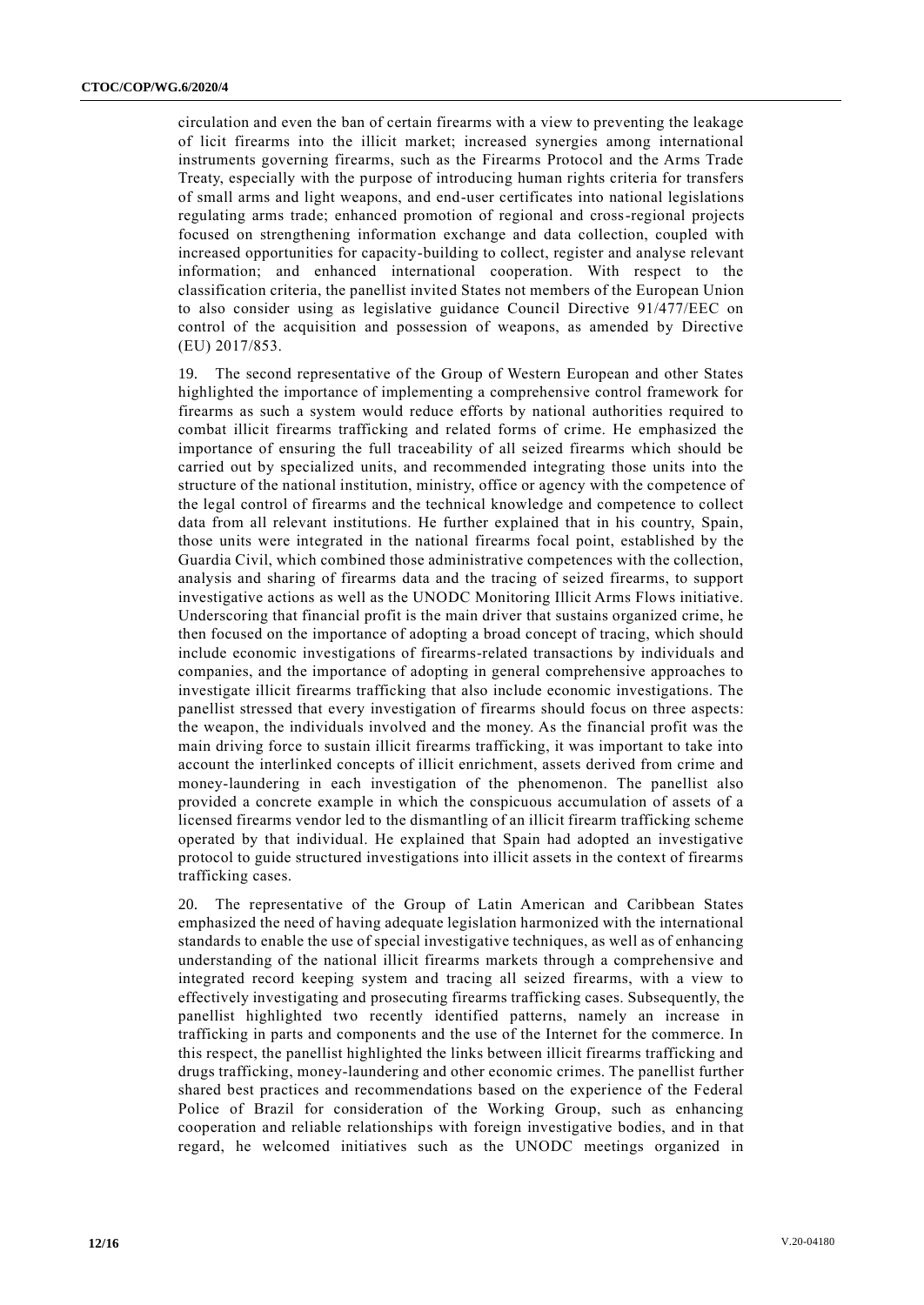cooperation with Mexico in 2019 to build bridges of cooperation in investigating processes; promoting information exchange on illicit firearms trafficking sources; engaging firearm source countries to promote fast responses at the time of each seizure; considering tracing requests such as a crime notice, in order to establish an obligation to open a parallel investigation in the firearm source country; promoting the use of spontaneous information transmission mechanisms, and strengthening the cooperation with police attachés of relevant countries to enable effective investigations that lead to the dismantlement of firearms trafficking organizations; the development of a cross-check business intelligence system; closely working with financial intelligence units to produce evidence for financial crimes; building capacities among practitioners for conducting field investigations and tracing th e trafficking method used. Highlighting the challenges of countering the trafficking in parts and components, the panellist also recommended revising the Firearms Protocol and other international legislation to provide for the record-keeping and marking at the time of manufacture and import of parts and components.

21. The representatives of INTERPOL and Spain delivered short presentations from the floor.

22. At its 3rd meeting, on 17 July 2020, the Working Group began its deliberations under agenda item 3. Following their presentations, the panellists exchanged additional information with the participating delegates in response to several questions and comments.

23. The main area of discussion among the experts was on tracing firearms to their illicit origin. This involved an exchange on the notion of tracing itself and the extent to which it effectively fostered investigations on illicit firearms trafficking. Speakers shared information on the sustainability of tracing mechanisms. One country shared its view on emerging challenges posed by overloaded tracing systems and the approaches they had adopted. The importance of tracing mechanisms not only for single cases but also to identify routes and patterns was highlighted. One speaker explained that his country had started to trace in 2006 and established a dedicated tracing centre in 2019, enabling the successful tracing of over 23,000 firearms. He explained that this had allowed them to establish a profile of the illicit market, establish contacts with source countries and better understand how the arms entered the illegal market. This had helped them disrupt several organized criminal groups operating for many years. They also discovered that legally exported arms returned to the country illegally, which prompted them to strengthen their national registries. Finally, the speaker explained that in terms of investigative approaches, going after the origin of illicit firearms was important since many investigations of violent crimes were subject to strict time limitations which could make it difficult to properly investigate the illicit trafficking offence. Another speaker stressed the importance of understanding the illegal market and the trends in trafficking through the tracing analysis. One speaker drew attention to the necessity of tracing seized weapons before destroying them. Information on techniques for tracing firearms with removed/altered markings was also shared.

## **IV. Organization of the meeting**

#### **A. Opening of the meeting**

24. The seventh meeting of the Working Group on Firearms was held in Vienna on 16 and 17 July 2020. As agreed by the extended Bureau of the Conference of the Parties by approval using the silence procedure on 19 June 2020, the meeting was held in a hybrid format, with a very restricted number of participants (representatives of the Secretariat and the Chair) present in the meeting room and all other participants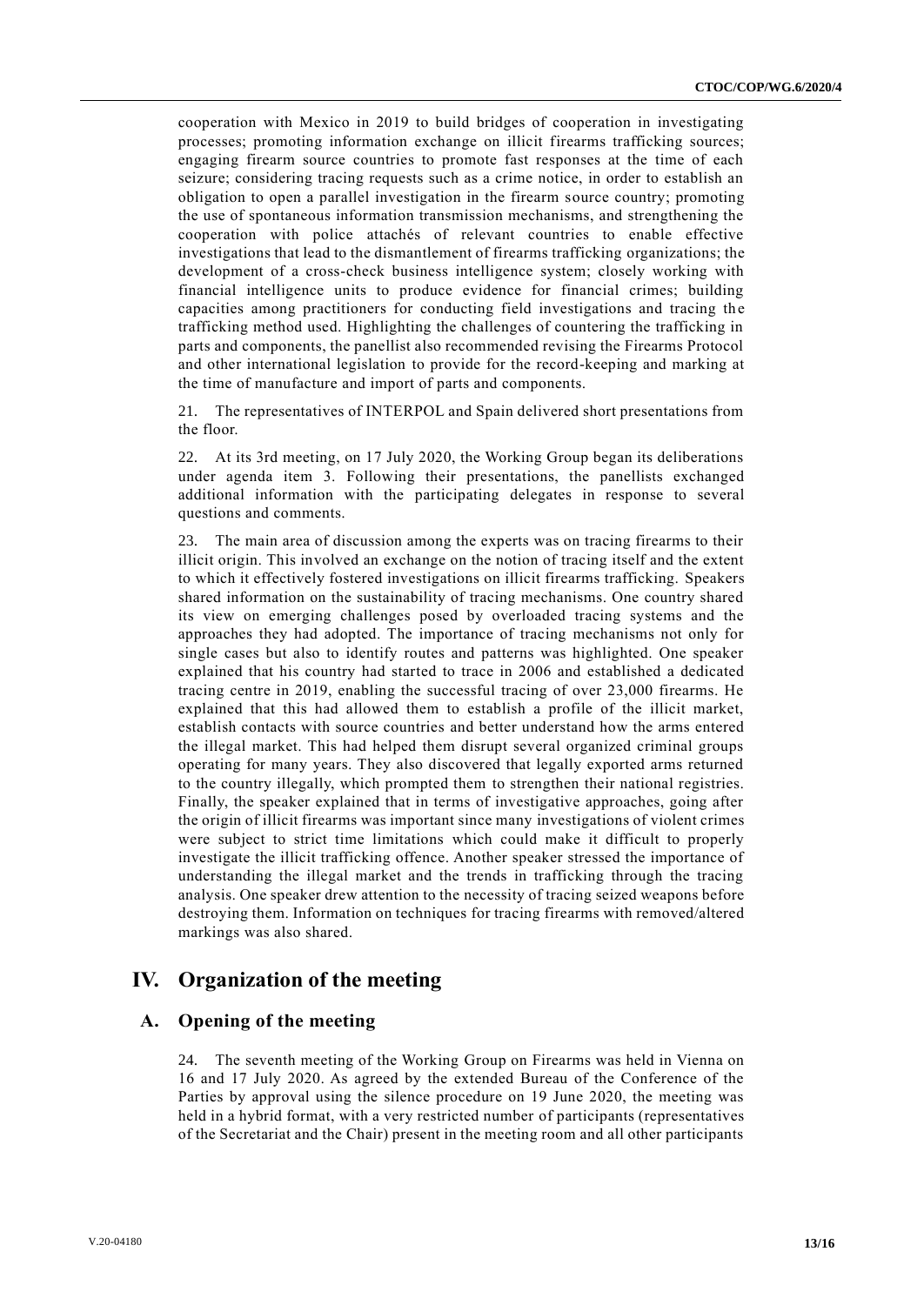remotely connected using an interpretation platform used under contract with the United Nations.

25. The Working Group met on 16 and 17 July and held four meetings in total. The first meeting on each day was held from 12 noon to 2 p.m. and the second meeting from 4 p.m. to 6 p.m. Central European Summer Time. Upon consultation with the Chair of the Working Group, the above-mentioned schedule sought to accommodate the different time zones of the Chairs and participants of the Working Group, while also respecting and staying within the time frame usually set for the meetings. The relevant information about the new meeting times was made available on the respective web page of the Working Group.

26. The meeting of the Working Group was chaired by Gonzalo Fabián Medina Hernández, Head of Cabinet of the Minister of Foreign Affairs of Mexico. The Chair of the Working Group made an opening statement, providing an overview of the mandate of the Working Group, its objectives and the subjects under its consideration and explaining the new meeting etiquette.

27. In his introductory remarks, the Chair referred to the content of the letter of the Group 77 and China sent to the President of the Conference on 6 July, and the concerns expressed that there was not sufficient time for proper, inclusive and transparent consideration of recommendations during the virtual meetings, and that no consensus existed on whether the meeting should issue recommendations because of time constraints and because for many experts there was no possibility to participate in the meeting or fully attend the meeting due to technical issues of connectivity.

28. At the opening of the meeting, an introductory statement was made by a representative of the Secretariat followed by a presentation on activities of UNODC implemented since the preceding session of the Working Group to promote the ratification and implementation of the Firearms Protocol, pursuant to paragraph 35 (a) of Conference resolution 9/2 of 2018.

29. General statements at the opening of the meeting were made by representatives of the following States parties to the Firearms Protocol: Argentina, Guatemala, Honduras, India, Mexico, Paraguay and Turkey.

30. General statements were also made by representatives of the following signatory and observer States to the Firearms Protocol: China and Germany.

31. Moreover, statements at the opening of the meeting were made by representatives of following entities of the United Nations: Counter-Terrorism Committee Executive Directorate and Office of Counter-Terrorism.

### **B. Statements**

32. For the purposes of the meeting, the secretariat used the above-mentioned Interprefy interpretation platform to facilitate the interpretation into all six official United Nations languages. The platform allowed 300 participants to be assigned a "speaking and listening role", while all other participants had only a "listening role". Delegations had been requested to notify the secretariat about the distribution of roles (speaking role or only listening role) in each delegation when requesting the registration of their delegates through a note verbale.

33. Representatives of the Secretariat provided introductory remarks under agend a items 2 and 3.

34. With the Chair presiding, the discussion under item 2 was led by the following panellists: Emmanuel Vallens (European Union) and Isaac Morales Tenorio (Mexico).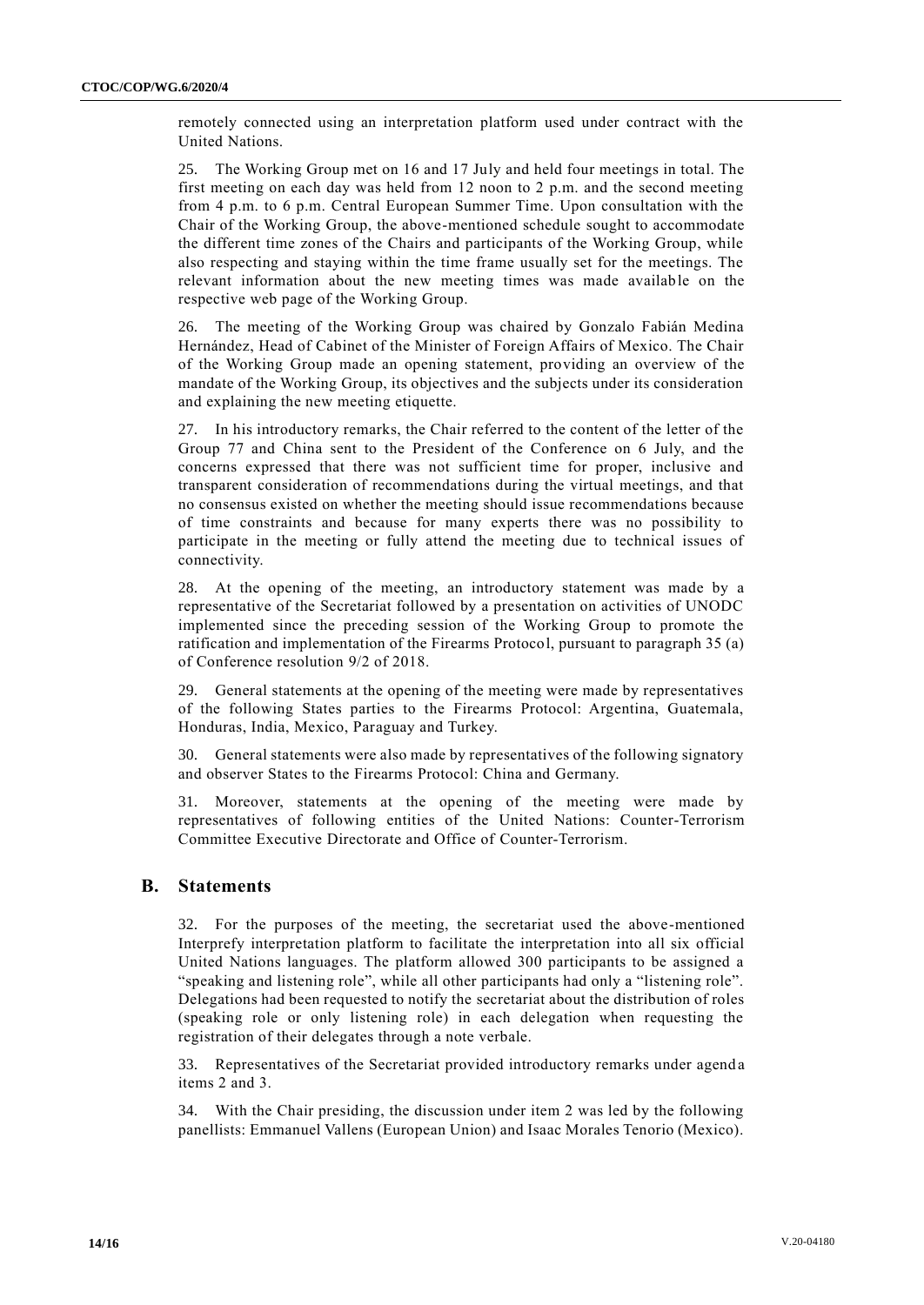35. Under agenda item 2, statements were made by representatives of Spain, a State party to the Firearms Protocol, and the Organization of American States.

36. With the Chair presiding, the discussion under item 3 was led by the following panellists: Hendrik Odendaal (South Africa), José Romero Morgaz (Spain), Marcus Vinicius da Silva Dantas (Brazil) and Christian Ponti (Italy).

37. Under agenda item 3, statements were made by representatives of Spain, a State party to the Firearms Protocol, and INTERPOL.

### **C. Adoption of the agenda and organization of work**

38. At its 1st meeting, on 16 July 2020, the Working Group adopted by consensus the following agenda:

- 1. Organizational matters:
	- (a) Opening of the meeting;
	- (b) Adoption of the agenda and organization of work.
- 2. Responsiveness of the Firearms Protocol and national legislation to new and emerging threats relating to the illicit manufacturing of and trafficking in firearms, their parts and components and ammunition.
- 3. Investigative and prosecutorial approaches in countering illicit firearms trafficking and related forms of crime within and across jurisdictions.
- 4. Other matters.
- 5. Adoption of the report.

#### **D. Attendance**

39. The following 54 parties to the Firearms Protocol were represented at the meeting, connected remotely due to the specific format of the meeting adopted in response to the COVID-19 pandemic: Albania, Angola, Argentina, Armenia, Austria, Azerbaijan, Belgium, Brazil, Chile, Costa Rica, Côte d'Ivoire, Croatia, Cuba, Cyprus, Czechia, Dominican Republic, Ecuador, El Salvador, Estonia, European Union, France, Greece, Guatemala, Honduras, India, Iraq, Italy, Kuwait, Latvia, Lebanon, Libya, Malawi, Mexico, Morocco, Nigeria, Norway, Oman, Paraguay, Peru, Poland, Portugal, Saudi Arabia, Slovakia, Slovenia, South Africa, Spain, Sudan, Sweden, Switzerland, Tunisia, Turkey, Ukraine, Uruguay and Venezuela (Bolivarian Republic of).

40. The following six States signatories to the Firearms Protocol were represented by observers connected remotely due to the specific format of the meeting adopted in response to the COVID-19 pandemic: Australia, Canada, China, Germany, Japan and United Kingdom of Great Britain and Northern Ireland.

41. The following 19 States that are not parties or signatories to the Firearms Protocol were represented by observers connected remotely due to the specific format of the meeting adopted in response to the COVID-19 pandemic: Bolivia (Plurinational State of), Colombia, Egypt, Indonesia, Iran (Islamic Republic of), Ireland, Jordan, Kyrgyzstan, Malaysia, Malta, Myanmar, Namibia, Nepal, New Zealand, Philippines, Russian Federation, United Arab Emirates, United States and Viet Nam.

42. The following intergovernmental organizations were represented by observers connected remotely due to the specific format of the meeting organized adopted in response to the COVID-19 pandemic: European Union Agency for Criminal Justice Cooperation (EUROJUST), Gulf Cooperation Council, INTERPOL, League of Arab States, Organization for Security and Cooperation in Europe, Organization of